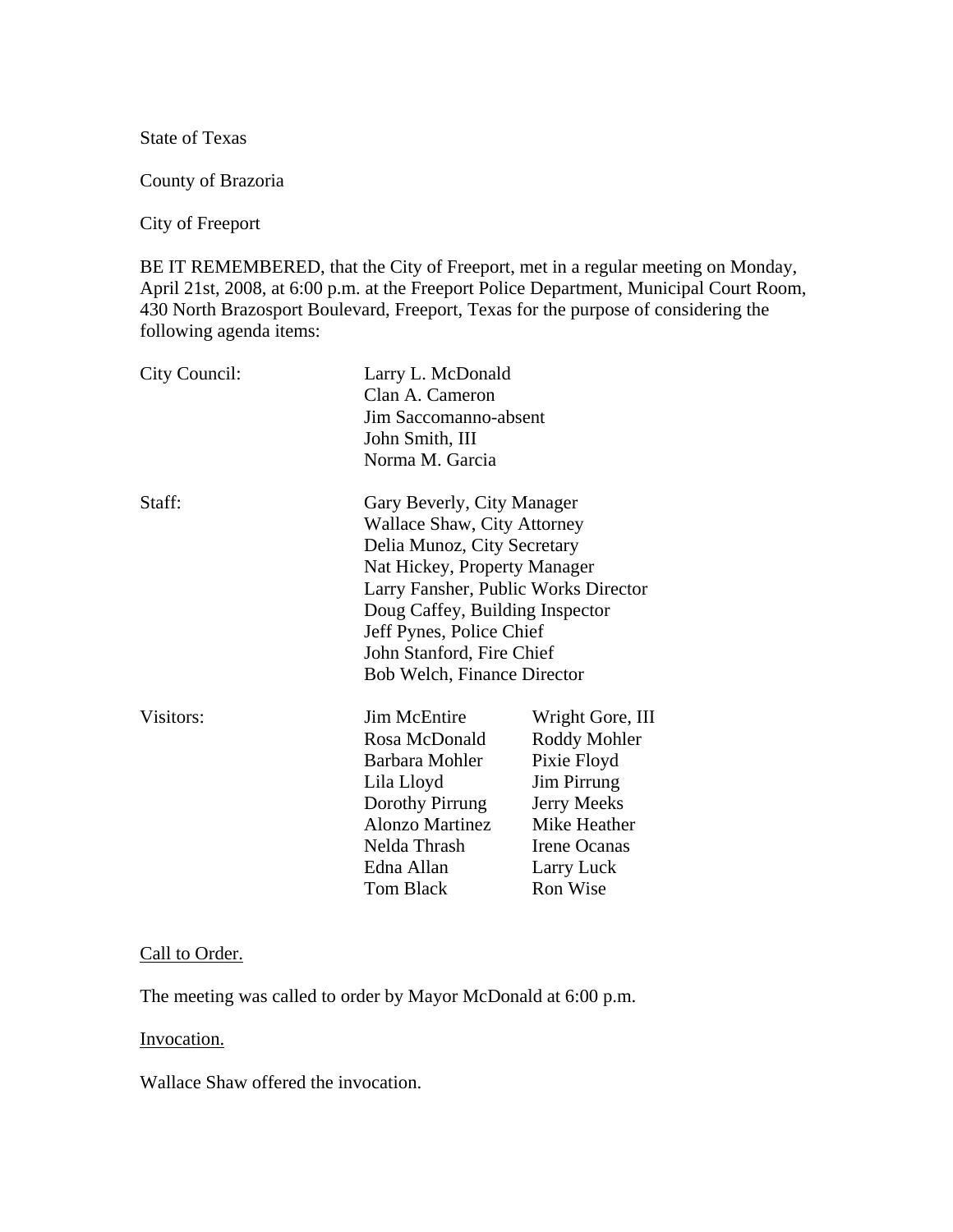## Pledge of Allegiance.

Mayor McDonald led the Pledge of Allegiance.

## Consideration of the approval of the April 7, 2008 Council Minutes.

On a motion by Councilman Cameron, seconded by Councilman Smith, with all present voting "aye", Council unanimously approved the April  $7<sup>th</sup>$  2008 Council Minutes.

Attending Citizens and Their Business.

There was no comments.

### **Proclamation**: Proclaiming May (2008) Motorcycle Safety and Awareness Month.

Mayor McDonald read the proclamation and proclaimed May 2008 Motorcycle Safety and Awareness Month.

Consideration of the approval of a request from Habitat for Humanity of Southern Brazoria County to waive building permit fees, inspection fees, and Utility hookups on 404 W. Broad in Freeport, Texas.

Mr. Mike Heather, President of Habitat for Humanity of Southern Brazoria County stated the address was 402 instead of 404 W. Broad.

On a motion by Councilman Cameron, seconded by Councilman Smith, with all present voting "aye", Council unanimously approved a request from Habitat for Humanity of Southern County to waive building permit fees, inspection fees and utility hookups on 402 W. Broad in Freeport, Texas.

Consideration of the approval of setting a public hearing to consider designation of the reinvestment zone and entering a tax abatement agreement for Concepts West Logistic Center, 102 West 8<sup>th</sup> Street, Freeport, Texas.

On a motion by Councilman Cameron, seconded by Councilman Smith, with all present voting "aye", Council unanimously approved to table this item to the next subsequent meeting.

Consideration of the approval of setting a public hearing to consider the adoption of a proposed amendment to the rules governing plats and the subdivisions of land within the jurisdiction of said City contained in Chapter 154 of the Code of Ordinances.

On a motion by Councilman Smith, seconded by Councilwoman Garcia, with all present voting "aye", Council unanimously approved May  $19<sup>th</sup>$ , 2008 at 6:00 p.m. to set a public hearing to consider the adoption of a proposed amendment to the rules governing plats and the subdivisions of land within the jurisdiction of said City contained in Chapter 154 of the Code of Ordinances.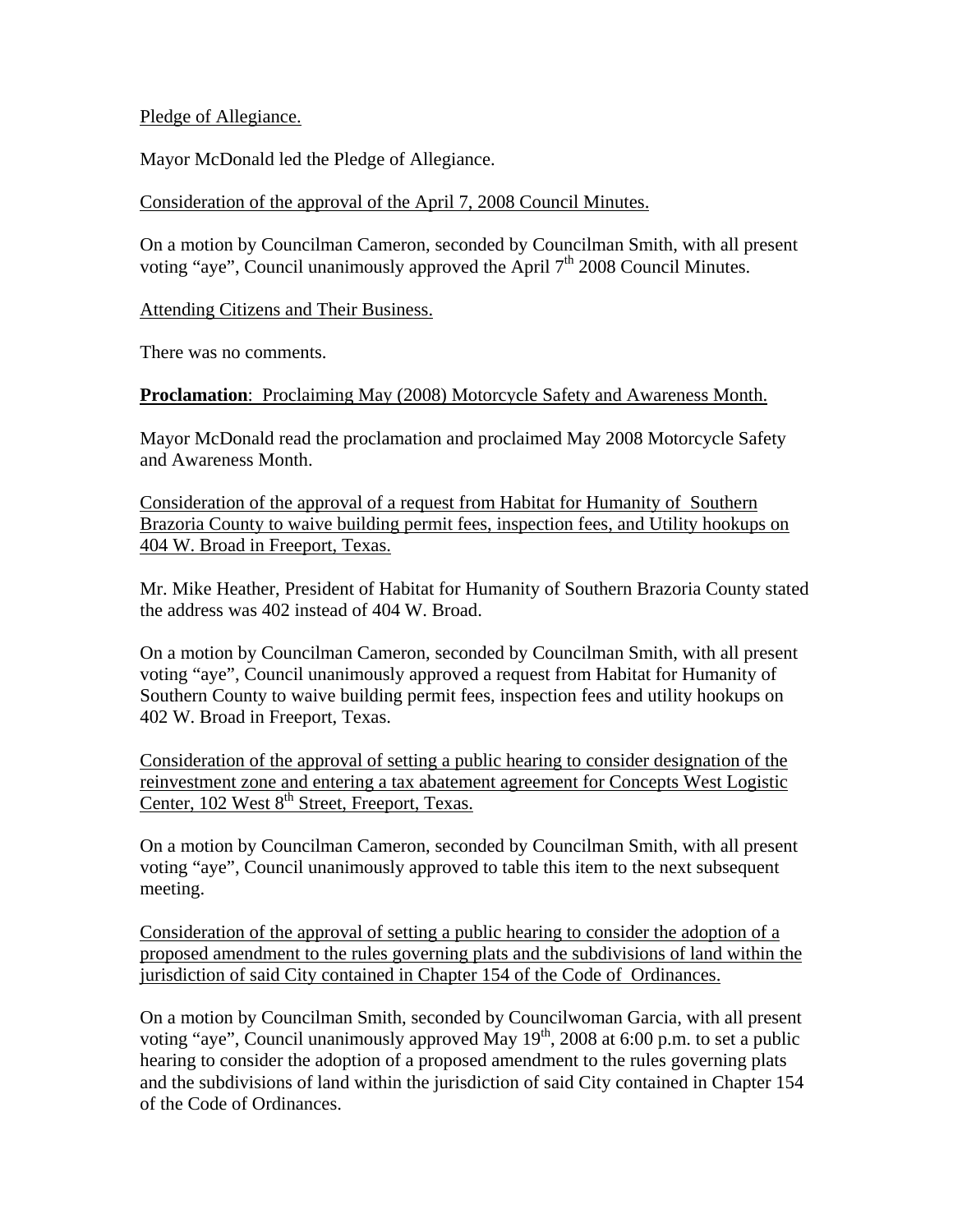Consideration of the approval of a request from the Brazosport LULAC Council # 4655, to sell alcohol, have a public dance at the Freeport Municipal Park and close East and West Park between 2nd and Cherry Street and intersecting side streets on 2nd, for the Annual Cinco De Mayo Parade, between 3:00 p.m. to 4:30 p.m., on May 3rd, 2008.

On a motion by Councilman Smith, seconded by Councilwoman Garcia, with all present voting "aye", Council unanimously approved a request from the Brazosport LULAC Council # 4655, to sell alcohol, have a public dance at the Freeport Municipal Park and close East and West Park between 2nd and Cherry Street and intersecting side streets on 2nd, for the Annual Cinco De Mayo Parade, between 3:00 p.m. to 4:30 p.m., on May 3rd, 2008.

## Consideration of the approval to auction off the City of Freeport retired vehicles and equipment.

On a motion by Councilman Cameron, seconded by Councilwoman Garcia, with all present voting "aye", Council unanimously approved Mr. Fansher's recommendation to auction off the City of Freeport retired vehicles and equipment. The auction date has not been scheduled.

Consideration of the approval of selling the City's interest on Block 100, Lot 5, Freeport Townsite, known as 815 West Broad.

On a motion by Councilman Cameron, seconded by Councilwoman Garcia, with all present voting "aye", Council unanimously approved to table this item to the next subsequent meeting.

Consideration of the approval of selling the City's interest on Block 6, South 1/2- of Lot 18, Freeport Townsite, known as  $502$  E.  $7<sup>th</sup>$  Street.

On a motion by Councilman Cameron, seconded by Councilwoman Garcia, with all present voting "aye", Council unanimously approved to table this item to the next subsequent meeting.

Consideration of the approval of selling the City's interest on Block 779, Lot 1 & 2, Velasco Townsite, known as 1622-1624 North Ave. Q.

On a motion by Councilman Cameron, seconded by Councilwoman Garcia, with all present voting "aye", Council unanimously approved to table this item to the next subsequent meeting.

Consideration of the approval of selling the City's interest on BCIC 14, Lot l3-l4, A-49, Velasco Heights Annex, known as 1717 -1721 Yellowstone.

On a motion by Councilman Cameron, seconded by Councilwoman Garcia, with all present voting "aye", Council unanimously approved to table this item to the next subsequent meeting.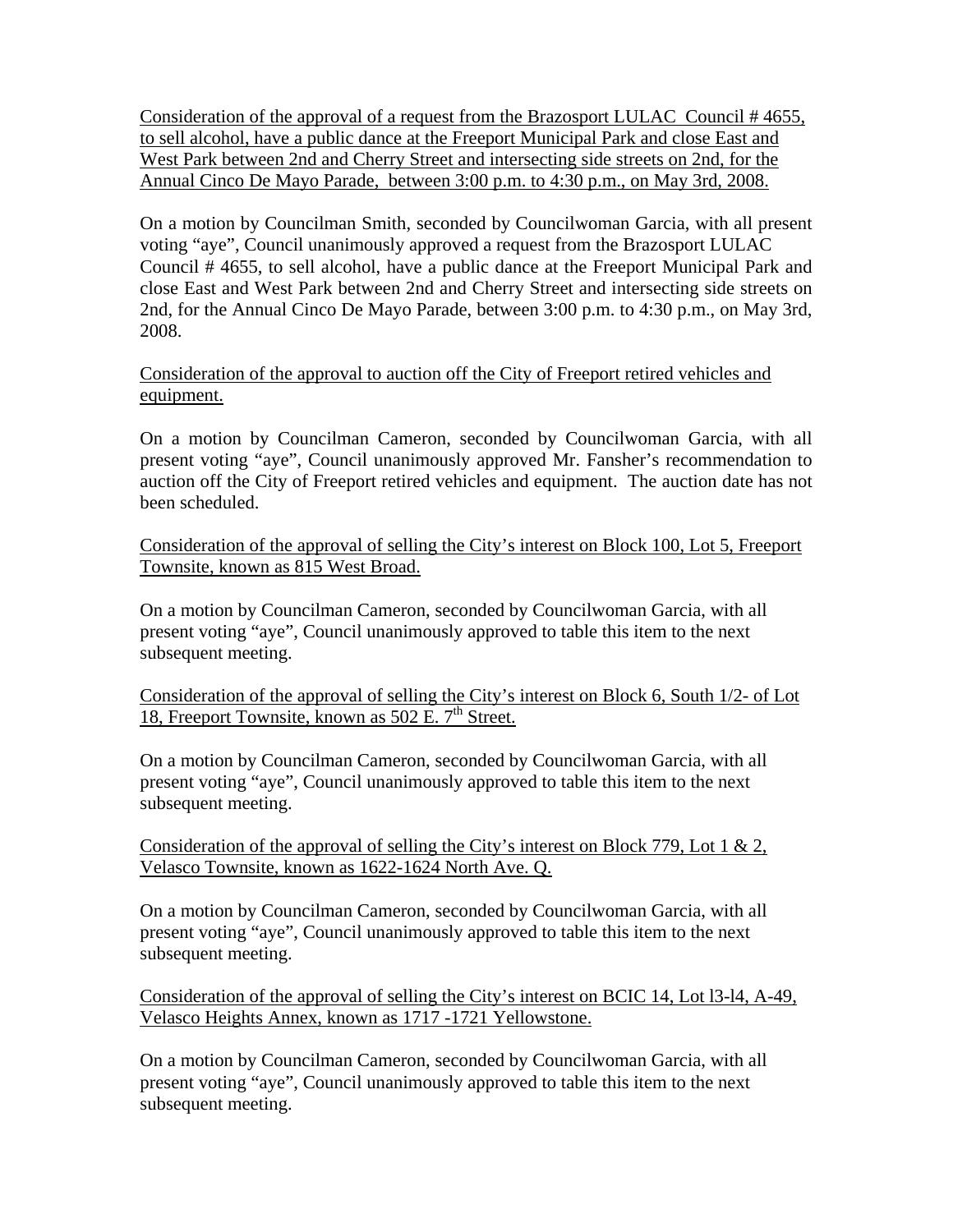Consideration of the approval of selling the City's interest on Block 7, Lot 8, Freeport Townsite, known as 727 West 11<sup>th</sup> Street.

On a motion by Councilman Cameron, seconded by Councilwoman Garcia, with all present voting "aye", Council unanimously approved to table this item to the next subsequent meeting.

Consideration of the approval of selling the City's interest on Block 7, Lot 11, Southview Gardens Subdivision, known as 715 West 11th Street.

On a motion by Councilman Cameron, seconded by Councilwoman Garcia, with all present voting "aye", Council unanimously approved to table this item to the next subsequent meeting.

### Elected Official Report

Mayor McDonald attended the fund raiser for the Pfc. Bradley Thomas on Sunday, April  $21<sup>st</sup>$ , 2008 at the Freeport Municipal Park. He complimented the Freeport Police Department, City Manager, City Staff, for their attendance.

Councilman Smith and Chief Pynes attended the Senior Citizens meeting. The Senior Citizens will participate in an Evacuation Drill on April 29, 2008.

Mayor McDonald closed the formal session and opened the Work Session at 6:22 p.m.

### W**ork Session**

### Administration Report

Gary Beverly met with Waste Management to discuss service and increase rate issues. Presently the current contract includes a fuel increase each month, trying to identify ways to reduce costs.

He reported on numerous events coming to Freeport:

- Riverfest opens April 25 thru  $27<sup>th</sup>$  of April, 2008 at the Freeport Municipal Park.
- Main Street 18th Annual 5K Flapjack Fun Run on April  $26<sup>th</sup>$ , 2008.
- Carnival
- Crawfish Boil
- Fireworks Saturday Night.
- Festivities include several bands
- Freeport Fire Department  $-25<sup>th</sup>$  annual Barbeque Cook-off Including 45 teams
- Belly Dancers
- Informational Newsletter going out with water bills.